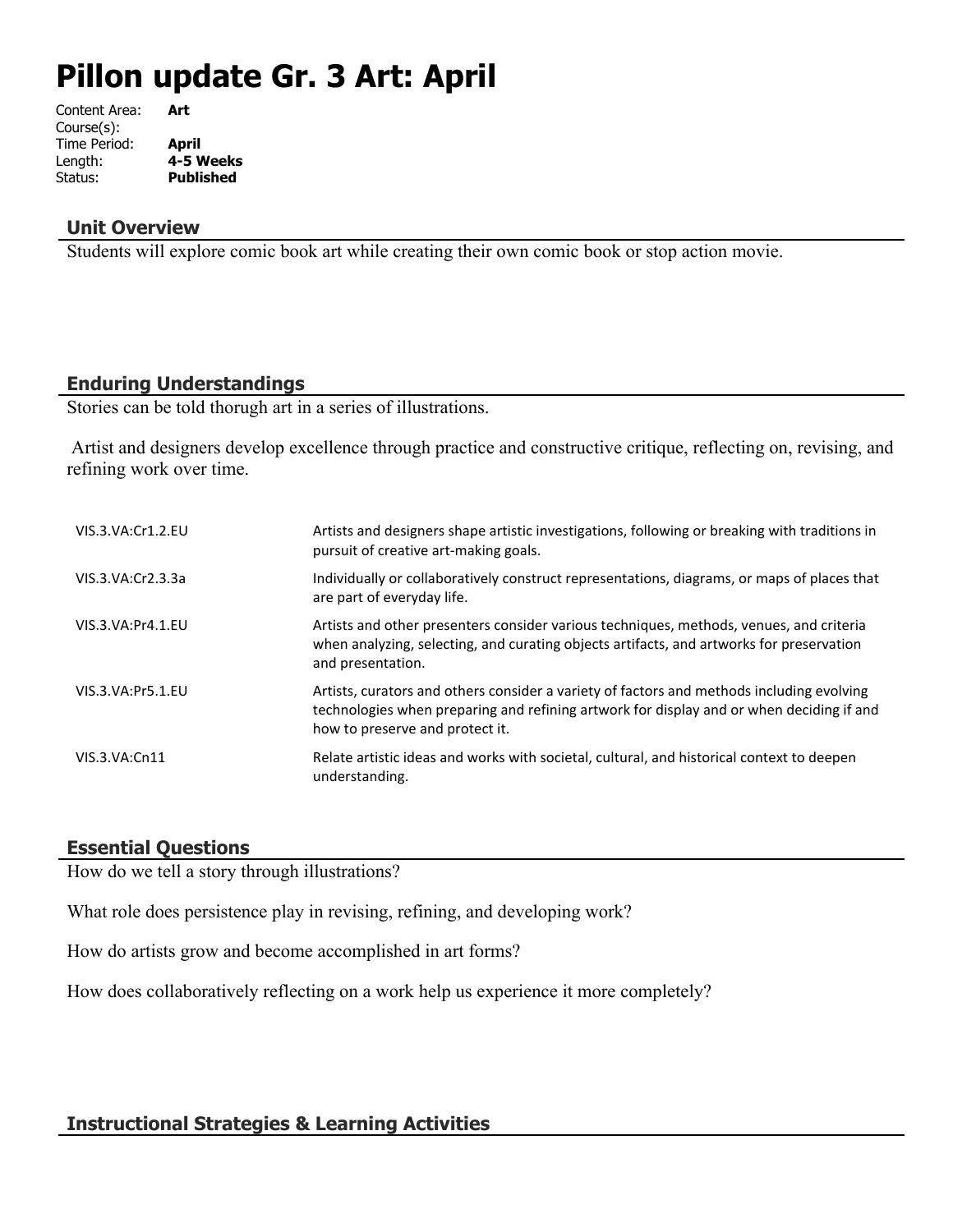| Objectives                                           | <b>Suggested Activities</b>                                                                                    | <b>Evaluations</b> | <b>Resources</b>                        |
|------------------------------------------------------|----------------------------------------------------------------------------------------------------------------|--------------------|-----------------------------------------|
| Self reflection as art<br>Create a narrative through | Create a comic book cover Peer critique<br>and story and/or stop<br>action movie using ipad<br>app Stop Motion |                    | Marvel comic books<br>Stop action films |
| pictures                                             |                                                                                                                |                    |                                         |
| Skills for creating aesthetic<br>text                | Collaborate stories with<br>peers creating heroes and<br>protagonists                                          |                    |                                         |
| Work collaboratively with<br>peers                   | create a cover that<br>illustrates the following:                                                              |                    |                                         |
| Address proportions of the<br>figure                 | -dramatic movement<br>-characters and their<br>abilities                                                       |                    |                                         |
|                                                      | -title                                                                                                         |                    |                                         |
|                                                      | -price<br>-comic book company<br>name                                                                          |                    |                                         |
|                                                      |                                                                                                                |                    |                                         |

## **Integration of Career Readiness, Life Literacies and Key Skills**

Students willl explore the career of cartoon illustrators.

TECH.9.4.5.CT.4 Apply critical thinking and problem-solving strategies to different types of problems such as personal, academic, community and global (e.g., 6.1.5.CivicsCM.3).

> Curiosity and a willingness to try new ideas (intellectual risk-taking) contributes to the development of creativity and innovation skills.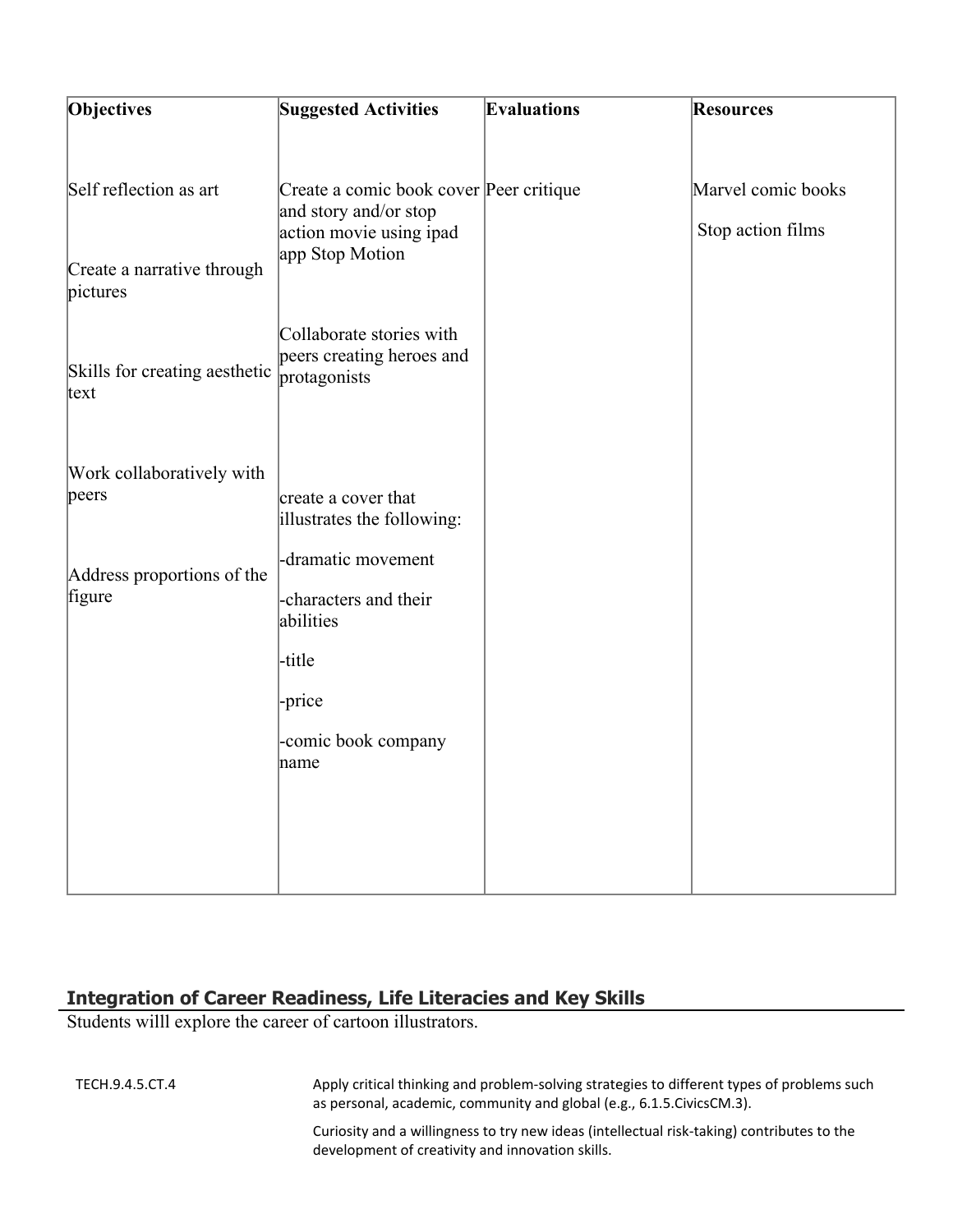| <b>TECH.9.4.5.CT</b> | Critical Thinking and Problem-solving                                                                                                                                                             |
|----------------------|---------------------------------------------------------------------------------------------------------------------------------------------------------------------------------------------------|
| <b>WRK.9.2.5.CAP</b> | Career Awareness and Planning                                                                                                                                                                     |
| WRK.9.2.5.CAP.1      | Evaluate personal likes and dislikes and identify careers that might be suited to personal<br>likes.                                                                                              |
| TECH.9.4.5.Cl.3      | Participate in a brainstorming session with individuals with diverse perspectives to expand<br>one's thinking about a topic of curiosity (e.g., 8.2.5.ED.2, 1.5.5.CR1a).                          |
| TECH.9.4.5.CI.4      | Research the development process of a product and identify the role of failure as a part of<br>the creative process (e.g., $W.4.7$ , 8.2.5.ED.6).                                                 |
| WRK.9.2.5.CAP.2      | Identify how you might like to earn an income.                                                                                                                                                    |
|                      | An individual's passions, aptitude and skills can affect his/her employment and earning<br>potential.                                                                                             |
| WRK.9.2.5.CAP.3      | Identify qualifications needed to pursue traditional and non-traditional careers and<br>occupations.                                                                                              |
| WRK.9.2.5.CAP.4      | Explain the reasons why some jobs and careers require specific training, skills, and<br>certification (e.g., life guards, child care, medicine, education) and examples of these<br>requirements. |
| <b>TECH.9.4.5.CI</b> | Creativity and Innovation                                                                                                                                                                         |

## **Technology and Design Integration**

Students will inteact with the lesson using the Smartboard.

| CS.3-5.8.1.5.CS.3 | Identify potential solutions for simple hardware and software problems using common<br>troubleshooting strategies. |
|-------------------|--------------------------------------------------------------------------------------------------------------------|
| CS.3-5.8.1.5.NI.2 | Describe physical and digital security measures for protecting sensitive personal<br>information.                  |

## **Interdisciplinary Connections**

| LA.SL.3.4 | Report on a topic or text, tell a story, or recount an experience with appropriate facts and<br>relevant, descriptive details, speaking clearly at an understandable pace.                              |
|-----------|---------------------------------------------------------------------------------------------------------------------------------------------------------------------------------------------------------|
| LA.RL.3.4 | Determine the meaning of words and phrases as they are used in a text, distinguishing<br>literal from nonliteral language.                                                                              |
| LA.RL.3.5 | Refer to parts of stories, dramas, and poems when writing or speaking about a text, using<br>terms such as chapter, scene, and stanza; describe how each successive part builds on<br>earlier sections. |
| LA.L.3.1  | Demonstrate command of the conventions of standard English grammar and usage when<br>writing or speaking.                                                                                               |
| LA.RL.3.1 | Ask and answer questions, and make relevant connections to demonstrate understanding<br>of a text, referring explicitly to the text as the basis for the answers.                                       |
| LA.W.3.3  | Write narratives to develop real or imagined experiences or events using narrative<br>technique, descriptive details, and clear event sequences.                                                        |
| LA.RL.3.3 | Describe the characters in a story (e.g., their traits, motivations, or feelings) and explain<br>how their actions contribute to the plot.                                                              |
| LA.RL.3.7 | Explain how specific aspects of a text's illustrations contribute to what is conveyed by the                                                                                                            |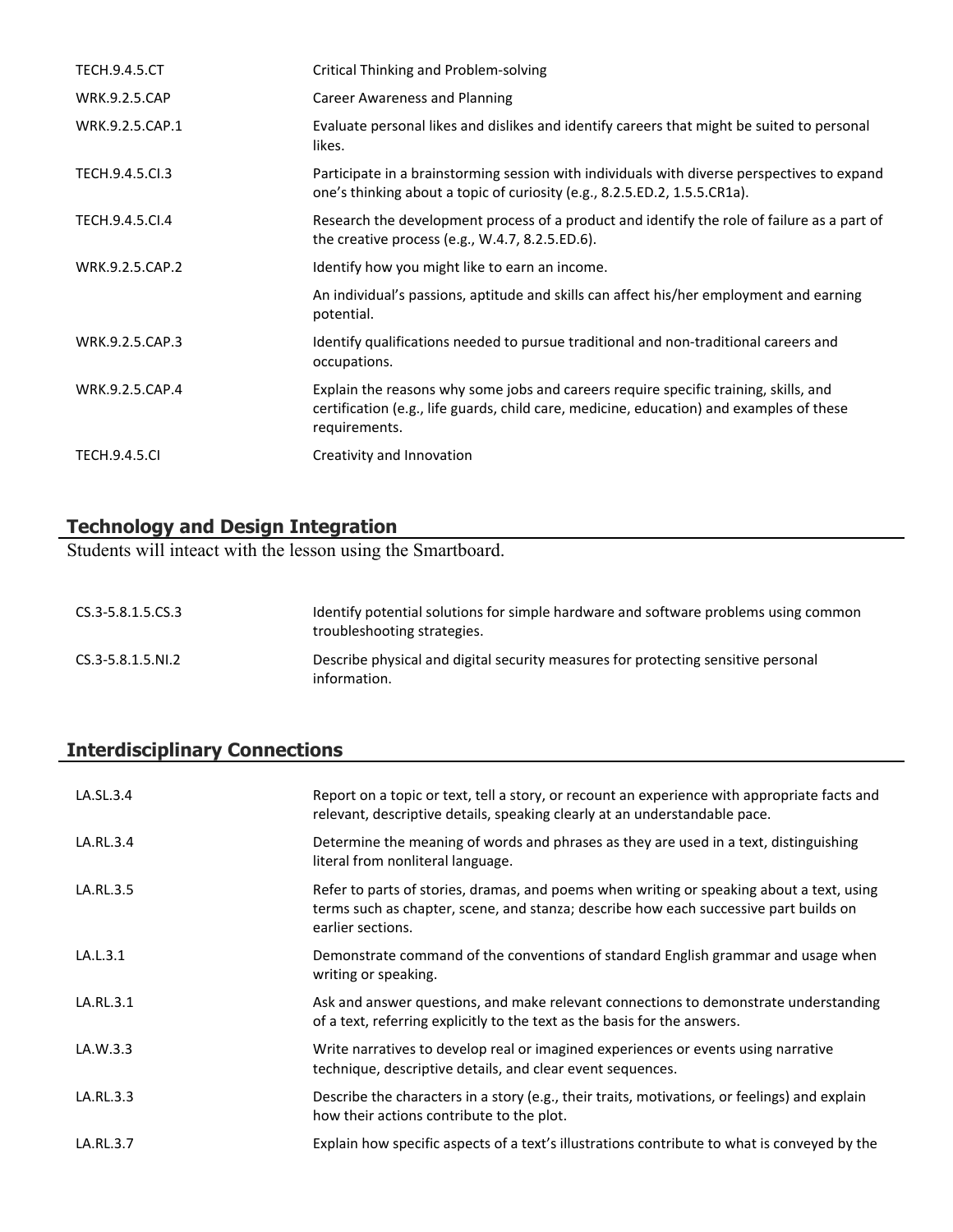|           | words in a story (e.g., create mood, emphasize aspects of a character or setting).                                                                                                                                              |
|-----------|---------------------------------------------------------------------------------------------------------------------------------------------------------------------------------------------------------------------------------|
| LA.W.3.4  | With guidance and support from adults, produce writing in which the development and<br>organization are appropriate to task and purpose. (Grade-specific expectations for writing<br>types are defined in standards 1–3 above.) |
| LA.W.3.5  | With guidance and support from peers and adults, develop and strengthen writing as<br>needed by planning, revising, and editing.                                                                                                |
| LA.SL.3.1 | Engage effectively in a range of collaborative discussions (one-on-one, in groups, and<br>teacher led) with diverse partners on grade 3 topics and texts, building on others' ideas<br>and expressing their own clearly.        |

## **Differentiation**

- Understand that gifted students, just like all students, come to school to learn and be challenged.
- Pre-assess your students. Find out their areas of strength as well as those areas you may need to address before students move on.
- Consider grouping gifted students together for at least part of the school day.
- Plan for differentiation. Consider pre-assessments, extension activities, and compacting the curriculum.
- Use phrases like "You've shown you don't need more practice" or "You need more practice" instead of words like "qualify" or "eligible" when referring to extension work.
- Encourage high-ability students to take on challenges. Because they're often used to getting good grades, gifted students may be risk averse.

## **Definitions of Differentiation Components**:

- o Content the specific information that is to be taught in the lesson/unit/course of instruction.
- o Process how the student will acquire the content information.
- o Product how the student will demonstrate understanding of the content.
- o Learning Environment the environment where learning is taking place including physical location and/or student grouping

## **Differentiation occurring in this unit:**

Students will be encouraged to improve and challenge thier art skills as they proceed.

Simpler instructions and tasks will be assigned for struggling students

## For Gifted:

Encourage students to explore concepts in depth and encourage independent studies or investigations. Use thematic instruction to connect learning across the curriculum. Encourage creative expression and thinking by allowing students to choose how to approach a problem or assignment. Expand students' time for free reading. Invite students to explore different points of view on a topic of study and compare the two. Provide learning centers where students are in charge of their learning. Brainstorm with gifted children on what types of projects they would like to explore to extend what they're learning in the classroom. Determine where students' interests lie and capitalize on their inquisitiveness. Refrain from having them complete more work in the same manner. Employ differentiated curriculum to keep interest high. Avoid drill and practice activities. Ask students' higher level questions that require students to look into causes, experiences, and facts to draw a conclusion or make connections to other areas of learning. If possible, compact curriculum to allow gifted students to move more quickly through the material. Encourage students to make transformations- use a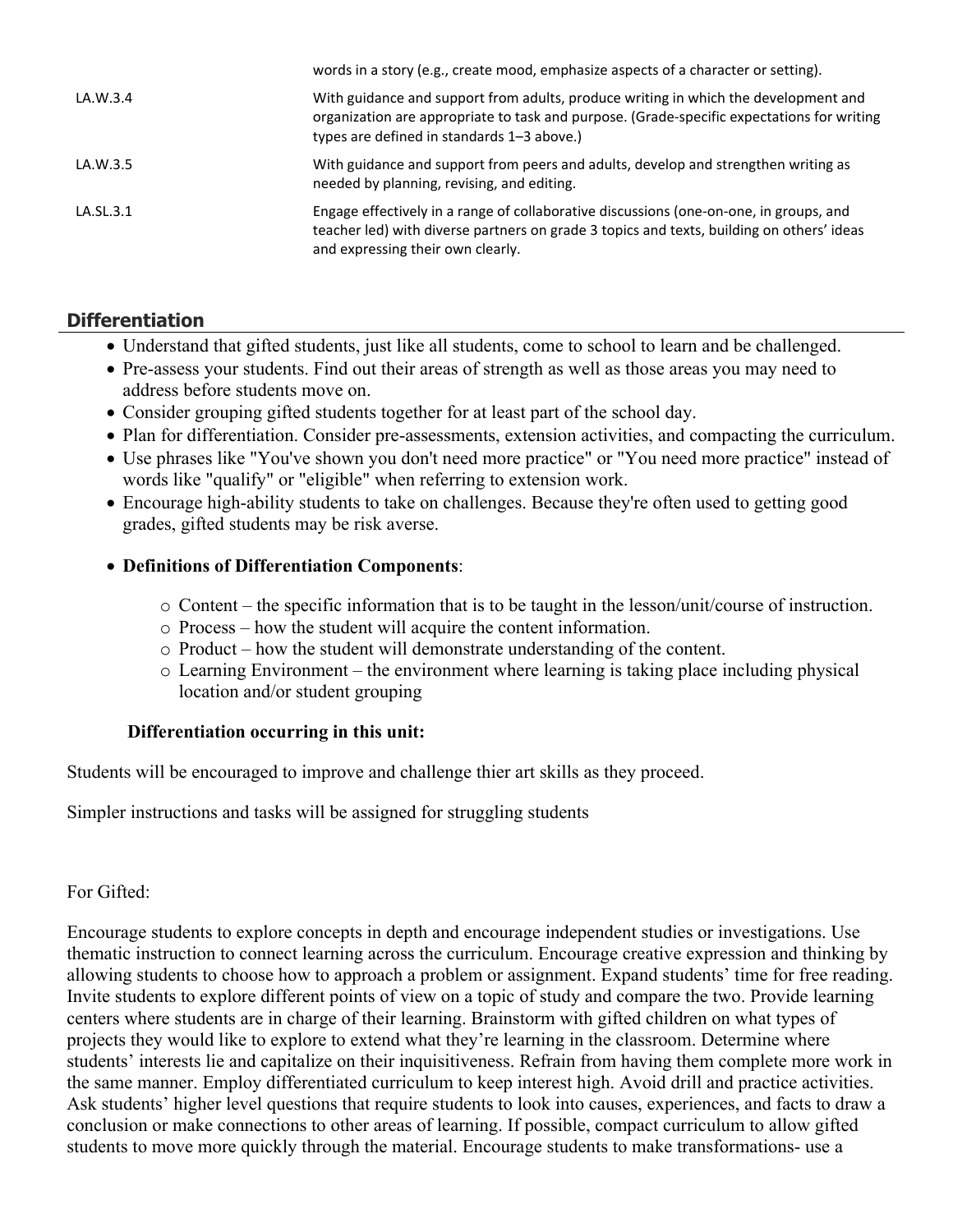common task or item in a different way. From http://www.bsu.edu/web/lshasky/Forms/Interventions/Gifted.pdf

## **Modifications & Accommodations**

In addition to the differentiation above, individual IEP's and 504's will be accommodated.

Refer to QSAC EXCEL SMALL SPED ACCOMMOCATIONS spreadsheet in this discipline.

## **Modifications and Accommodations used in this unit:**

## **Benchmark Assessments**

**Benchmark Assessments** are given periodically (e.g., at the end of every quarter or as frequently as once per month) throughout a school year to establish baseline achievement data and measure progress toward a standard or set of academic standards and goals.

#### **Schoolwide Benchmark assessments:**

Aimsweb benchmarks 3X a year

Linkit Benchmarks 3X a year

DRA

## **Additional Benchmarks used in this unit:**

Portfolio will build throughout the year for self assessment in June.

## **Formative Assessments**

Teacher observations during the process

**Discussion** 

## **Summative Assessments**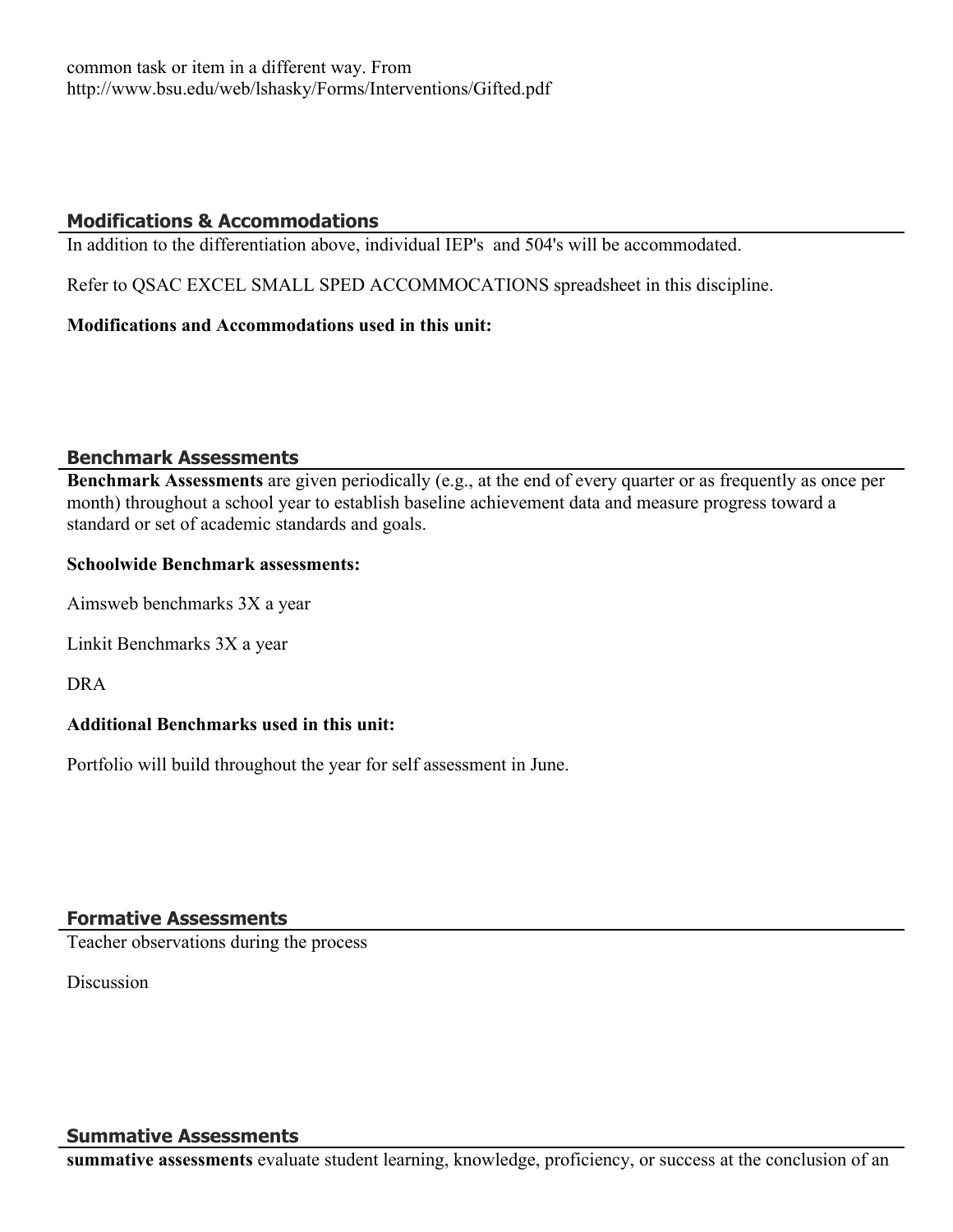instructional period, like a unit, course, or program. Summative assessments are almost always formally graded and often heavily weighted (though they do not need to be). Summative assessment can be used to great effect in conjunction and alignment with formative assessment, and instructors can consider a variety of ways to combine these approaches.

#### **Summative assessments for this unit:**

Peer critique

## **Instructional Materials**

Marvel comic books

Art supplies as required.

Knowlege of stop motion app on tech devices

## **Standards**

| VPA.1.1.5       | All students will demonstrate an understanding of the elements and principles that govern<br>the creation of works of art in dance, music, theatre, and visual art.                                                                                  |
|-----------------|------------------------------------------------------------------------------------------------------------------------------------------------------------------------------------------------------------------------------------------------------|
| VPA.1.1.5.D.CS1 | Understanding the function and purpose of the elements of art and principles of design<br>assists with forming an appreciation of how art and design enhance functionality and<br>improve quality of living.                                         |
| VPA.1.1.5.D.1   | Identify elements of art and principles of design that are evident in everyday life.                                                                                                                                                                 |
| VPA.1.1.5.D.CS2 | The elements of art and principles of design are universal.                                                                                                                                                                                          |
| VPA.1.1.5.D.2   | Compare and contrast works of art in various mediums that use the same art elements<br>and principles of design.                                                                                                                                     |
| VPA.1.2.5.A.CS1 | Art and culture reflect and affect each other.                                                                                                                                                                                                       |
| VPA.1.3.5.D.CS1 | The elements of art and principles of design can be applied in an infinite number of ways<br>to express personal responses to creative problems.                                                                                                     |
| VPA.1.3.5.D.1   | Work individually and collaboratively to create two- and three-dimensional works of art<br>that make cohesive visual statements and that employ the elements of art and principles<br>of design.                                                     |
| VPA.1.3.5.D.CS2 | Contextual clues to culturally specific thematic content, symbolism, compositional<br>approach, and stylistic nuance are prevalent in works of art throughout the ages.                                                                              |
| VPA.1.3.5.D.CS4 | The characteristics and physical properties of the various materials available for use in art-<br>making present infinite possibilities for potential application.                                                                                   |
| VPA.1.3.5.D.4   | Differentiate drawing, painting, ceramics, sculpture, printmaking, textiles, and computer<br>imaging by the physical properties of the resulting artworks, and experiment with various<br>art media and art mediums to create original works of art. |